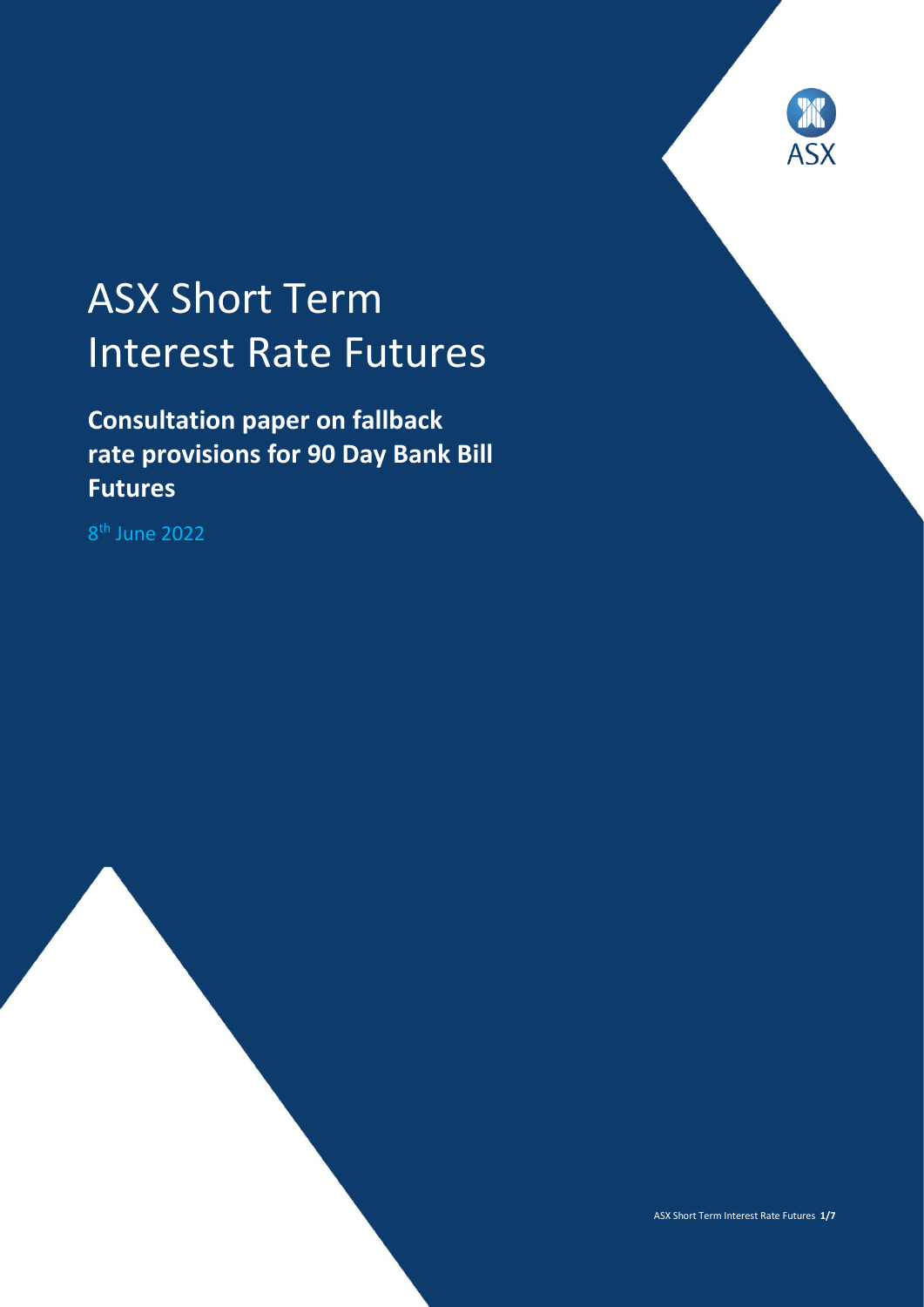#### **Invitation to comment**

ASX is seeking submissions on the issues canvassed in this paper by 6<sup>th</sup> July 2022. Submissions should be sent to: **E** Futures@asx.com.au

If you would like your submission, or any part of it, to be treated as confidential, please indicate this clearly. All submissions will be provided to regulators on request. They may also be published on the ASX website, unless they are clearly marked as confidential or ASX considers that there are reasons not to do so.

ASX is available to meet with interested parties for bilateral discussions on these matters.

#### **Contacts**

For general enquiries, please contact: **Kristye van de Geer** Senior Manager, Rates **T** +61 (0)2 9227 0130 [Kristye.vandeGeer@asx.com.au](mailto:Kristye.vandeGeer@asx.com.au)

#### **Monique Bell**

Manager, Rates **T** +61 (0)2 9227 0208 [Monique.bell @asx.com.au](mailto:EKristye.vandeGeer@asx.com.au)

Media enquiries, please contact: **David Park** Corporate Communications Adviser **T** 02 9227 0010

**E** david.park@asx.com.au

### **Contents**



| Introduction                                              | 3 |
|-----------------------------------------------------------|---|
| Global developments in fallback rate provision            | 3 |
| The consultation paper                                    | 3 |
| Consultation part 1                                       | 4 |
| Proposed changes to ASX 24 Operating Rules and Procedures | 4 |
| <b>Consultation part 2</b>                                | 6 |
| Alternative fallback rates                                | 6 |
| <b>Next Steps</b>                                         | 7 |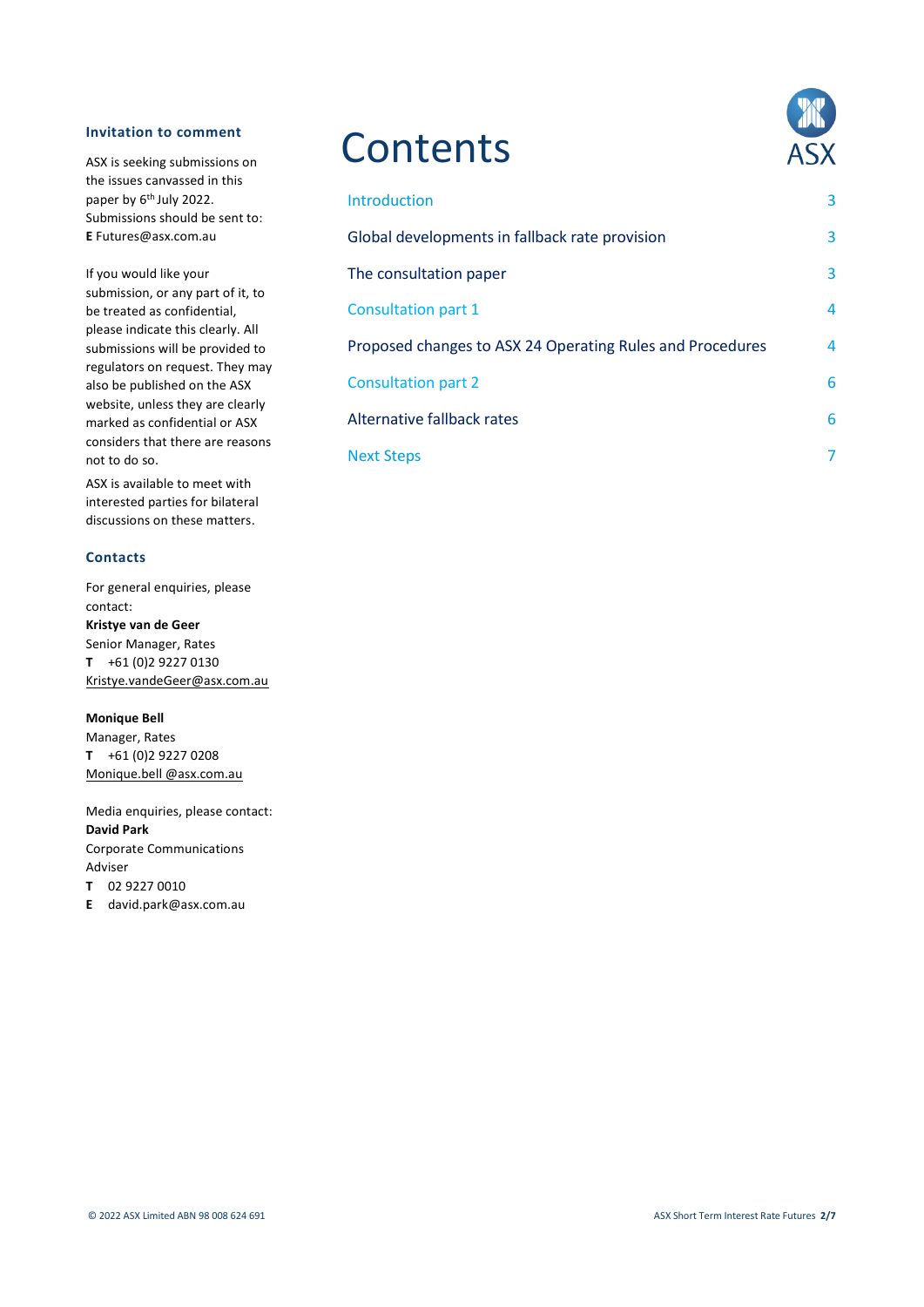

## ASX Short Term Interest Rate Futures

### Consultation on fallback rate provisions for Australian and New Zealand 90 Day Bank Bill Futures

#### **Introduction**

ASX's Australian and New Zealand 90 Day Bank Bill Futures products are key benchmark indicators for short term interest rates in their respective markets. Bank Bill Futures are characterised by strong liquidity and turnover, providing an efficient way for participants to gain exposure to Australian and New Zealand interest rate markets.

Both the Australian and New Zealand Bank Bill Futures are cash settled on a quarterly basis against an index calculated using price information from the physical Bank Bill market that underpins each contract. In Australia, this is the 3 month Bank Bill Swap rate (BBSW) while in New Zealand, this is the 3 month Bank Bill Benchmark rate (BKBM).

#### **Global developments in fallback rate provision**

Significant investment has been made in both the Australian and New Zealand Bank Bill market to reform the BBSW and BKBM benchmarks ultimately making them more robust, reliable and where possible, transaction based. While there are no plans to discontinue the 3 month BBSW or BKBM benchmark rates, the inclusion of fallback provisions in contractual documentation is considered prudent risk management and provides contractual certainty when using any benchmark.

Interest rate benchmarks are widely relied upon in global financial markets and are referenced in contracts for derivatives, loans and securities. Financial benchmarks are also used for valuation purposes, including benchmarking portfolio performance. In recent years, the global regulatory community has been focused on strengthening the robustness of financial benchmarks. Where the robustness of a financial benchmark could not be improved (i.e. submission based benchmarks) suitable alternatives have been sought with the support of the financial community and regulators. In addition to this, regulators have strongly encouraged the use of fallback rates in all contractual documentation referencing benchmarks. This ensures that in the event of permanent benchmark cessation, there is contractual certainty in terms of the rate to be applied to settle outstanding terms.

#### **The consultation paper**

ASX is consulting on the fallback language to be applied to the Australian and New Zealand 90 Day Bank Bill Futures in the event of permanent benchmark cessation. This is in line with global benchmark reform and best practice guidance issued by regulators worldwide to include fallback language in all contractual arrangements.

For clarity, permanent benchmark cessation involves a public statement by the benchmark administrator or regulator of the benchmark administrator, announcing that it has ceased or will cease to provide the benchmark permanently or indefinitely. This is different to the temporary unavailability or delay in publication of a financial benchmark or the use of the waterfall BBSW methodology. The process for temporary unavailability or delay in publication of BBSW is set out in the [BBSW Conventions and Methodology.](https://www2.asx.com.au/content/dam/asx/benchmarks/asx-bbsw-conventions.pdf) 

The agreed permanent benchmark cessation fallback provisions will be included in section 2 of the ASX 24 Operating Rules and Procedures in order to provide clarity and certainty to the market on the process to be followed in the event of benchmark cessation.

This paper is presented in two parts. **Part 1** of the consultation focuses on proposed fallback language to be included in the ASX 24 Operating Rules and Procedures. ASX is seeking feedback on the suitability of the proposed language and the approach to be taken in the event of permanent benchmark cessation. **Part 2** of the consultation focuses on the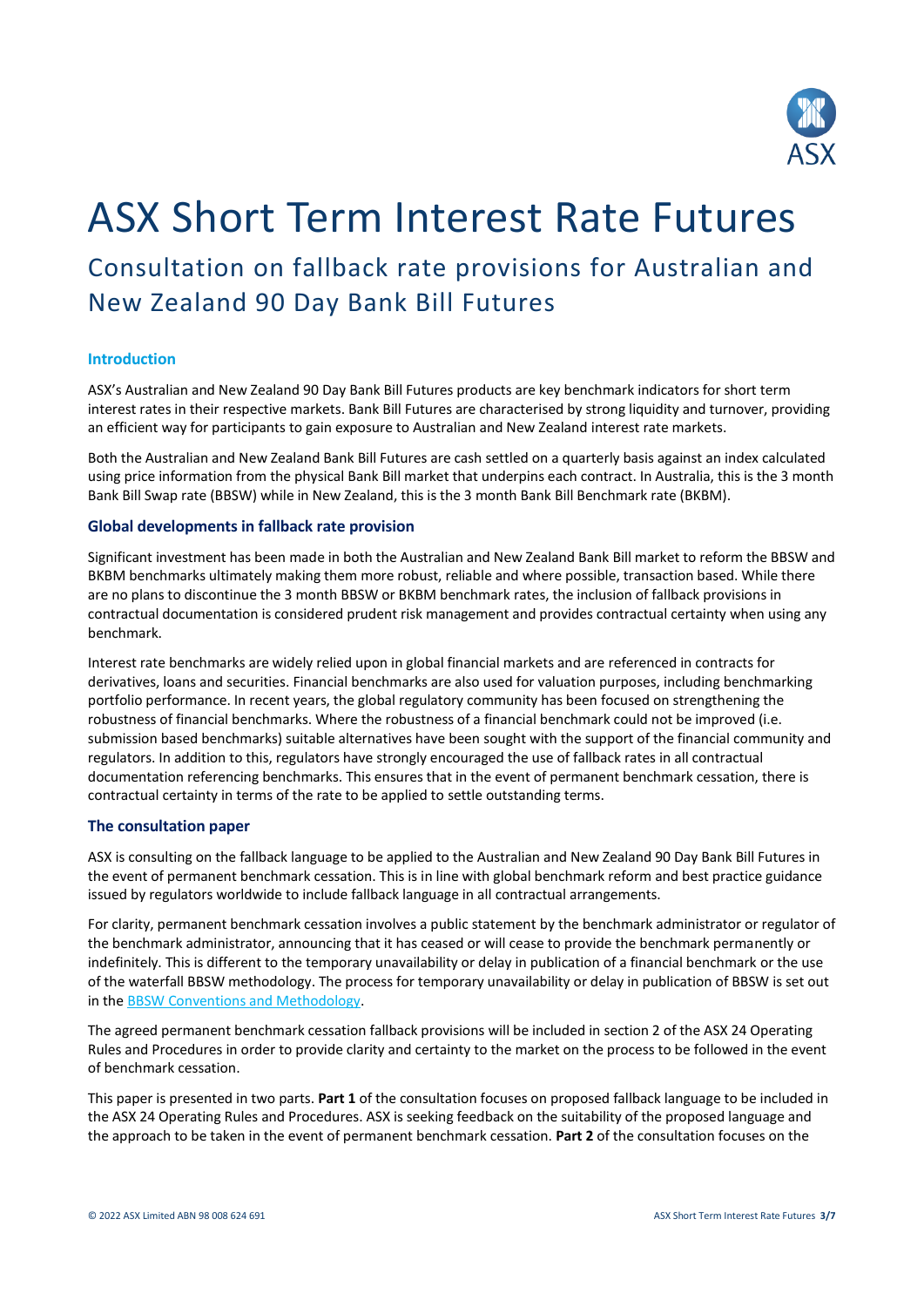

alternative fallback rates currently available and the level of detail Participants require regarding the fallback rate and calculation ahead of any permanent cessation event.

For the avoidance of any doubt, the following consultation paper seeks feedback on fallback language and available rates for BBSW and BKBM to be applied in the event of a permanent cessation of the benchmark. This consultation paper should not be interpreted as any indication of a planned benchmark cessation by the Administrator.

Responses to this consultation paper should be submitted to ASX by 6<sup>th</sup> July 2022.

#### **Consultation part 1**

#### **Proposed changes to ASX 24 Operating Rules and Procedures**

BBSW and BKBM continue to remain robust following investment in these benchmarks. The addition of fallback language to the ASX 24 Operating Rules and Procedures for the 90 Day Bank Bill Futures is an important initiative to provide market participants with transparency and clarity on how ASX (Clear) Futures would respond in the event that 3 month BBSW and/or BKBM were permanently ceased.

This consultation proposes the inclusion of a framework in the ASX 24 Operating Rules to cater for the use of a fallback rate in the event of permanent benchmark cessation. By providing a framework today, increased transparency and certainty can be delivered with flexibility for future enhancements. We note that in offshore markets where a Cessation Event has occurred for Interbank Offered Rates (IBORs), exchanges have tended to transition IBOR based futures contracts (such as Short Sterling Futures and Eurodollar Futures) to alternative Risk Free Rate (RFR) based futures contracts (such as SONIA Futures and SOFR Futures). In Australia and New Zealand, there is currently no appropriate forward looking alternative Risk Free Rate or RFR based futures contract<sup>1</sup> due to the robust nature of BBSW and BKBM benchmarks. If however such a contract were to exist in the future, ASX believes it would make sense to adopt international precedent and transition remaining Open Interest in the 90 Day Bank Bill Futures into the alternative futures contract following a Cessation Event. For the purpose of this consultation, a Cessation Event is defined as a public statement or publication of information by the Benchmark Administrator or regulator of the Benchmark Administrator, announcing that the Administrator will cease to publish 3 month BBSW [BKBM] permanently or indefinitely, and there is no successor Administrator to provide the 3 month BBSW [BKBM] rate.

The proposed framework supports two potential future scenarios where 1) a fallback rate is used to settle the Bank Bill Futures following permanent cessation of the 3 month BBSW or BKBM benchmark or 2) conversion of Open Interest to a corresponding position in an alternative futures contract, where an appropriate alternative futures contract exists. ASX would further consult with the market on the process to be followed (including any one off price adjustments that may be required) and timing around conversion following a Cessation Event.

#### **Question 1**

**Do you support ASX's proposed approach to transition Open Interest in the Bank Bill Futures to an appropriate alternative futures contract (should one be available) following a Cessation Event?**

#### **Question 2**

1

**Is it helpful for ASX to include language in the ASX 24 Operating Rules and Procedures that provides for the potential transition of remaining Open Interest in the 90 Day Bank Bill Futures to an appropriate alternative futures contract (at a point in time as agreed by ASX and Participants), should one be available at the time of cessation?**

As stated above, this approach would be in line with international precedent and would involve the transition of Open Interest in the 90 Day Bank Bill Futures (following a Cessation Event and market consultation) into an appropriate

<sup>1</sup> The 30 Day Interbank Cash Rate Futures (IB) is the closest alternative Risk Free Rate futures contract currently available. The 30 day nature of the contract does not make it suitable as a replacement for the AUD 90 Day Bank Bill Futures.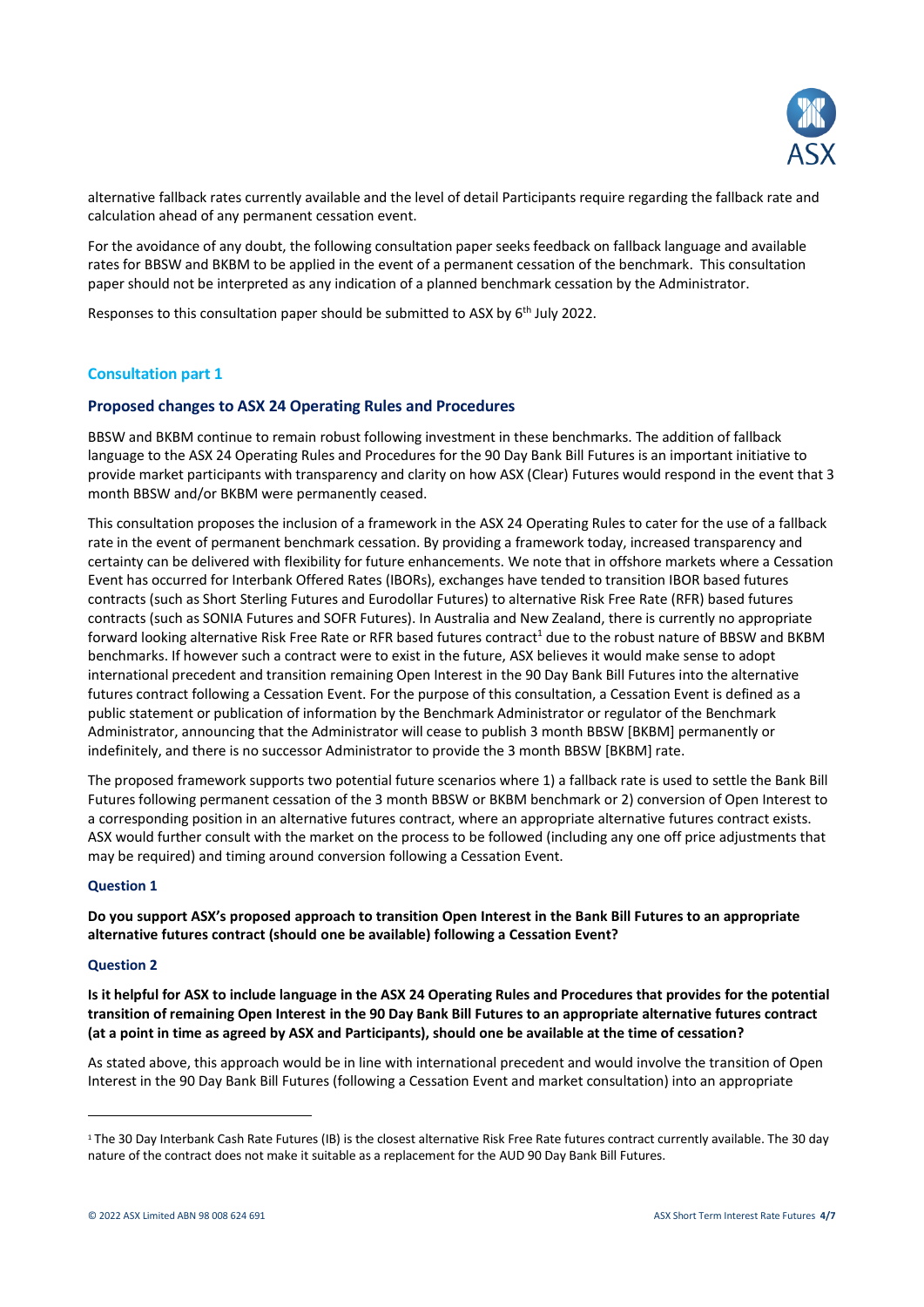

alternative futures contract, including any one-off price adjustments that may be required to ensure the contracts remain economically equivalent. The proposed language is provided below.

*DRAFT ASX 24 Operating Rules and Procedures with fallback provision to be included at Schedule 1 Procedure 2.25.1 for 90 Day Bank Accepted Bill Futures Contract (Cash Settled) and Procedure 2.26.1 for New Zealand 90 Day Bank Bill Futures Contract*

#### **Permanent cessation fallback**

Following a Cessation Event, all contracts with Open Interest as at the close of business on the day prior to the Cessation Date shall thereafter:

I. Be settled at expiry using the applicable fallback rate for the BBSW [BKBM] benchmark as determined by ASX in consultation with Participants; or

II. In the event that a suitable alternative futures contact is listed on the Market Operator's Exchange, all contracts with Open Interest as at the close of business on the day prior to the Cessation Date shall be converted to a corresponding position in the alternative futures contract (including any one-off price adjustment that may be required to ensure the contracts remain economically equivalent), provided the Market Operator has given at least 3 months' notice of its intention to do so.

#### Where:

*Benchmark Administrator*- means the licenced entity responsible for the calculation and publication of the BBSW [BKBM] Benchmark.

*Cessation Event*- means a public statement or publication of information by the Benchmark Administrator or regulator of the Benchmark Administrator, announcing that the Administrator will cease to publish 3 month BBSW [BKBM] permanently or indefinitely, and there is no successor Administrator to provide the 3 month BBSW [BKBM] rate.

*Cessation Date*- means the earlier of:

I. The date on which the publication of the BBSW [BKBM] Benchmark will permanently cease, announced as part of the Cessation Event; or

II. An alternative date announced by the Market Operator, following a Cessation Event, with no less than 3 months' notice given.

#### **Question 3**

**Do you support incorporation of the above proposed language (or some variation of) into the ASX 24 Operating Rules and Procedures? If no, please provide reason(s) why**.

*Suggested wording, mark up's or comments on the proposed language is welcome*.

#### **Question 4**

#### **Is 3 months an appropriate notification period to announce the transition of Open Interest into an alternative futures contract? If no, please provide reason(s) why.**

Note that the 3 month notification period would follow a Cessation Event and formal market consultation on the appropriate alternative futures contract.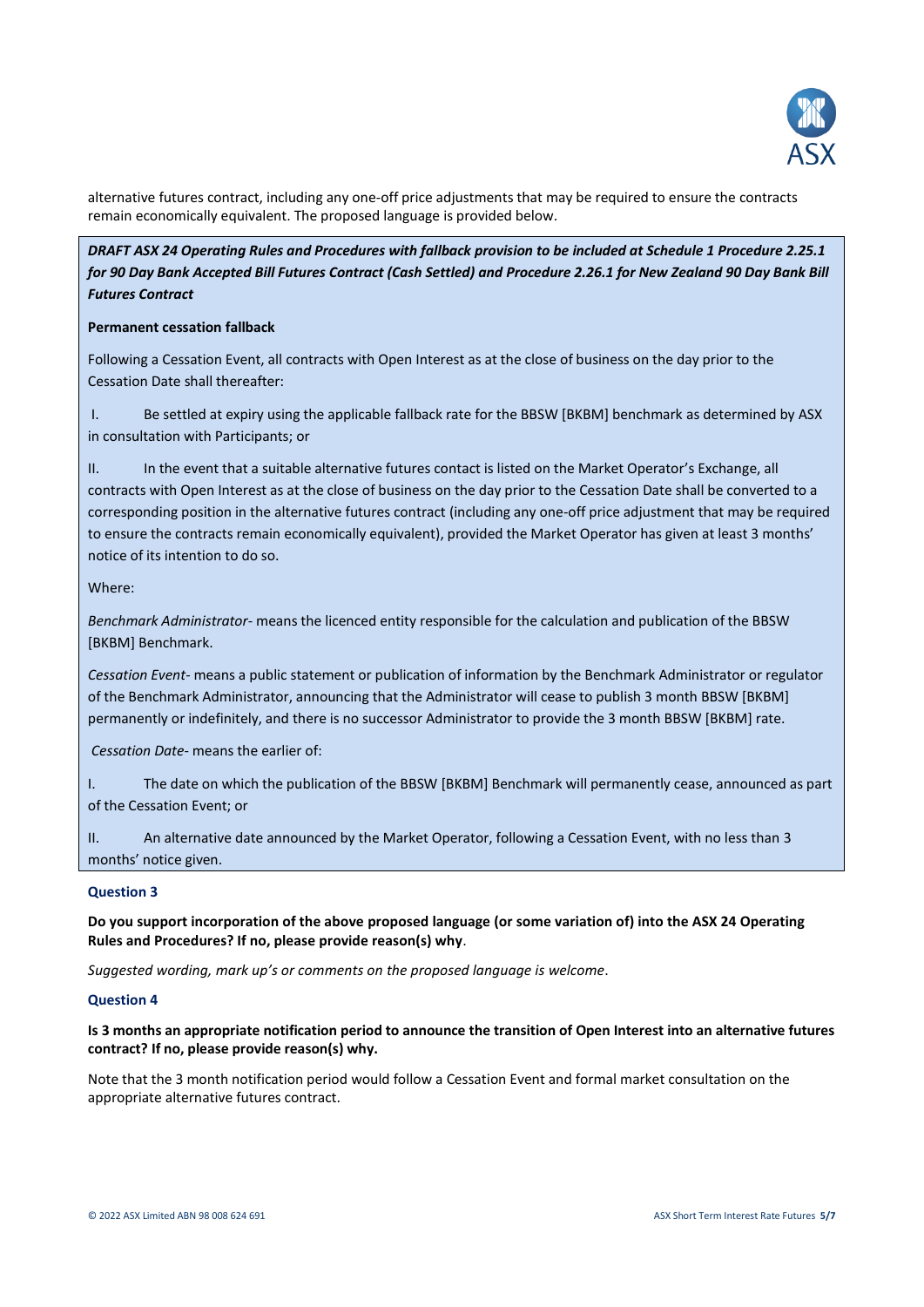

#### **Consultation part 2**

#### **Alternative fallback rates**

There are two options available when referring to the 'fallback rate' in the ASX 24 Operating Rules and Procedures.

**Option 1** uses generic terms such as 'fallback rate' without specifying what that rate is and how it is calculated. The draft Procedure wording on page 5 of this consultation uses this generic wording. The benefit of option 1 is that the fallback rate can be specified at a future point in time when a more suitable alternative rate(s) may be available. ASX considers this a sensible approach to take right now as there is no existing robust forward-looking fallback rate available to enable the effective cash settlement of the AU and NZ 90 Day Bank Bill Futures. To date, fallback rates for BBSW and BKBM for certain contractual arrangements, such as OTC swap transactions, have been defined. However, it is worth noting that the fallback rates for BBSW and BKBM, as defined in the 2021 International Swaps and Derivatives Association (ISDA) Definitions for the OTC market<sup>2</sup>, are calculated on a backward looking basis with the relevant overnight Risk Free Rate compounded in arrears and a fixed credit spread applied to reach the final fallback rate. Using the ISDA calculation would mean that there would be a term structure mismatch between the backward looking fallback rate and the Bank Bill Futures which are forward looking. For this reason it may not be a viable option when considering fallback rates for futures contracts.

Under option 1, the actual fallback rate would be defined in the ASX 24 Procedures following a Cessation Event and market consultation on the appropriate fallback rate to be applied. The drawback of option 1 is that the exchange and participants will need time to incorporate the fallback rate into relevant systems and processes. If there was a Cessation Event, the time to incorporate these changes may be limited to a period determined by the regulator and benchmark administrator<sup>3</sup>. It is expected that the benchmark administrator and regulator would factor into their cessation timing decision the notice period required by the market to prepare for cessation.

**Option 2** specifies the fallback rate up front. Currently there is only one potential fallback rate, being AONIA (Interbank Overnight Cash Rate) or the Official Cash Rate (OCR) compounded 90 days in arrears plus a credit spread. This option would provide certainty by defining what the fallback rate would be well ahead of a Cessation Event, giving participants and the exchange sufficient time to incorporate the fallback rate into the relevant systems and processes. The significant drawback of option 2 is that the fallback rate would be backward looking, in contrast with both BBSW and BKBM benchmarks which are forward looking, resulting in an economic difference between the two due to the term structure mismatch.

#### **Question 1**

**Based on the above, ASX proposes to proceed with Option 1. Do you agree with this approach or would you prefer the fallback rate to be specified up front?**

#### **Question 2**

**If you agree with ASX's proposed approach (to specify the fallback rate at a future point in time should a Cessation Event occur), what is your organisation's required change notification period?** 

#### **Question 3**

1

**At this point in time there is no robust forward looking fallback rate available to enable the effective cash settlement of the AU and NZ 90 Day Bank Bill Futures. Are there any alternative approaches to the fallback rate calculation that you would support?** Please specify the underlying rate and structure.

<sup>2</sup> https://www.isda.org/2021/10/04/2021-isda-interest-rate-derivatives-definitions/

<sup>3</sup> Note ASX Benchmarks Pty Ltd is the benchmark administrator for BBSW. This is a separate legal entity from ASX Operations Pty Ltd which is responsible for the AU 90 Day Bank Bill Futures contract.